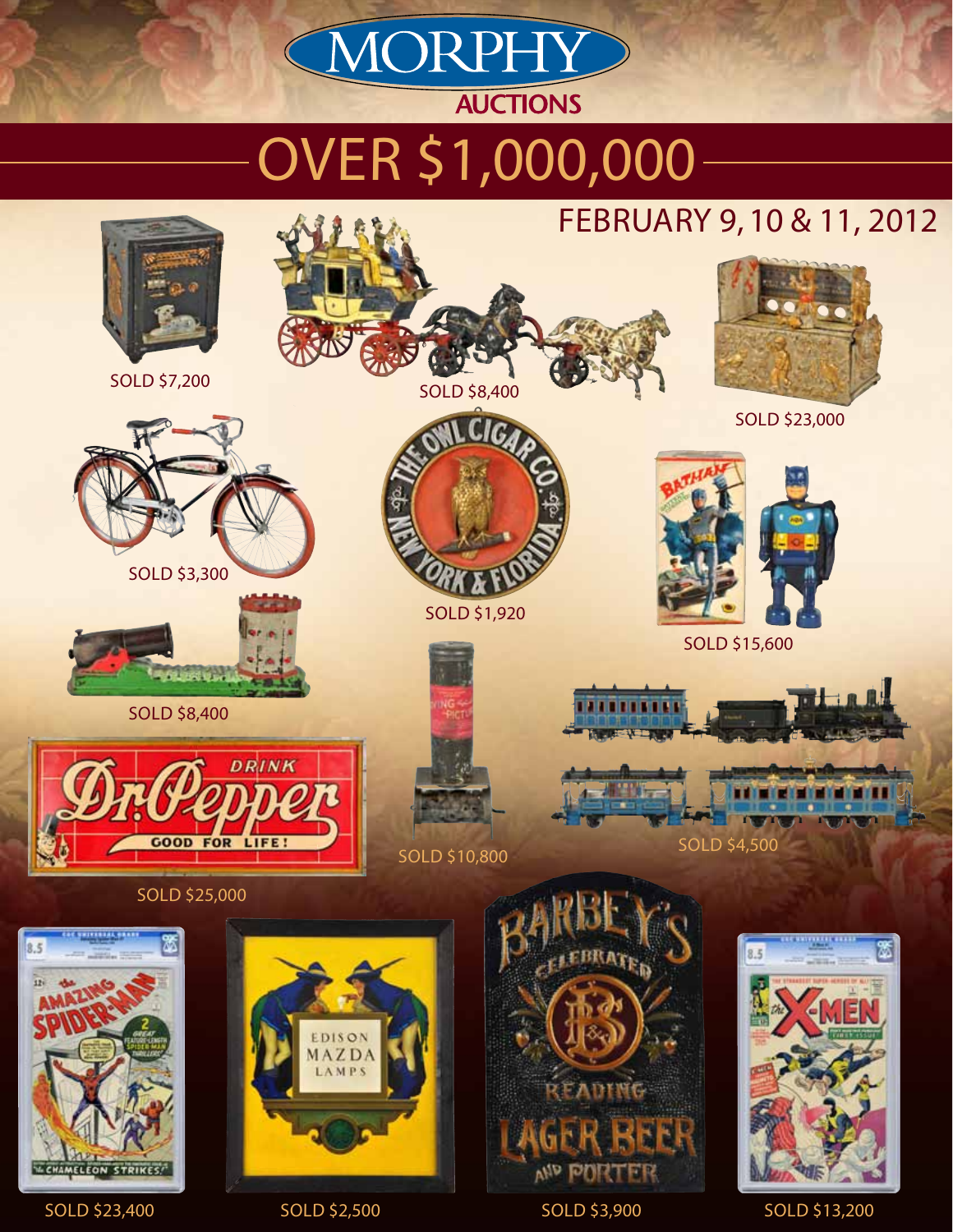| 1  | \$150.00   | 64  | \$60.00    | 126 | \$240.00            | 189 | \$1,320.00             | 252 | \$210.00         | 315 | \$30.00           | 382 | \$390.00   |
|----|------------|-----|------------|-----|---------------------|-----|------------------------|-----|------------------|-----|-------------------|-----|------------|
| 2  | \$330.00   | 65  | \$90.00    | 127 | \$240.00            | 190 | \$480.00               | 253 | \$180.00         | 317 | \$150.00          | 383 | \$270.00   |
| 3  | \$300.00   | 66  | \$30.00    | 128 | \$120.00            | 191 | \$90.00                | 254 | \$390.00         | 318 | \$60.00           | 384 | \$300.00   |
| 4  | \$300.00   | 67  | \$2,040.00 | 129 | \$360.00            | 192 | \$570.00               | 255 | \$540.00         | 319 | \$210.00          | 385 | \$360.00   |
| 5  | \$360.00   | 68  | \$660.00   | 130 | \$180.00            | 193 | \$300.00               | 256 | \$180.00         | 320 | \$210.00          | 387 | \$90.00    |
| 6  | \$330.00   | 69  | \$120.00   | 131 | \$150.00            | 194 | \$120.00               | 257 | \$120.00         | 321 | \$240.00          | 388 | \$480.00   |
| 7  |            | 70  |            | 132 | \$510.00            |     |                        | 258 | $\sqrt{$210.00}$ | 322 |                   |     |            |
|    | \$120.00   |     | \$120.00   |     |                     | 195 | \$30.00                |     |                  |     | \$270.00          | 389 | \$1,080.00 |
| 8  | \$150.00   | 71  | \$270.00   | 133 | \$330.00            | 196 | \$90.00                | 259 | \$150.00         | 323 | \$240.00          | 390 | \$180.00   |
| 9  | \$450.00   | 72  | \$480.00   | 134 | \$300.00            | 197 | \$120.00               | 260 | \$270.00         | 324 | \$420.00          | 391 | \$3,000.00 |
| 10 | \$450.00   | 73  | \$180.00   | 135 | \$300.00            | 198 | \$90.00                | 261 | \$150.00         | 325 | \$450.00          | 392 | \$780.00   |
| 11 | \$210.00   | 74  | \$60.00    | 136 | \$210.00            | 199 | \$30.00                | 262 | \$420.00         | 326 | \$450.00          | 393 | \$720.00   |
| 12 | \$120.00   | 75  | \$60.00    | 137 | \$150.00            | 200 | \$120.00               | 263 | \$300.00         | 327 | $\sqrt{2}$ 210.00 | 394 | \$360.00   |
| 14 | \$330.00   | 76  | \$120.00   | 138 | \$120.00            | 201 | \$150.00               | 264 | \$180.00         | 328 | \$240.00          | 395 | \$1,200.00 |
| 15 | \$90.00    | 77  | \$120.00   | 139 | \$330.00            | 202 | \$150.00               | 265 | \$90.00          | 329 | \$210.00          | 396 | \$1,080.00 |
|    |            |     |            |     |                     |     |                        |     |                  |     |                   |     |            |
| 16 | \$1,680.00 | 78  | \$360.00   | 140 | \$240.00            | 203 | \$210.00               | 266 | \$150.00         | 330 | \$150.00          | 397 | \$600.00   |
| 17 | \$300.00   | 79  | \$240.00   | 141 | \$150.00            | 204 | \$150.00               | 267 | \$660.00         | 331 | \$480.00          | 398 | \$240.00   |
| 18 | \$570.00   | 80  | \$180.00   | 142 | \$390.00            | 205 | \$150.00               | 268 | \$150.00         | 332 | \$240.00          | 399 | \$270.00   |
| 19 | \$900.00   | 81  | \$150.00   | 143 | \$90.00             | 206 | \$120.00               | 269 | \$240.00         | 333 | \$1,800.00        | 400 | \$1,680.00 |
| 20 | \$390.00   | 82  | \$270.00   | 144 | \$150.00            | 207 | $\overline{$1,320.00}$ | 270 | \$150.00         | 334 | \$2,700.00        | 401 | \$660.00   |
| 21 | \$180.00   | 83  | \$150.00   | 145 | \$360.00            | 208 | \$180.00               | 271 | \$420.00         | 335 | \$1,440.00        | 402 | \$1,020.00 |
| 22 | \$210.00   | 84  | \$90.00    | 146 | \$180.00            | 209 | \$120.00               | 272 | \$60.00          | 336 | \$420.00          | 403 | \$210.00   |
| 23 | \$660.00   | 85  | \$480.00   | 147 | \$330.00            | 210 | \$270.00               | 273 | \$60.00          | 337 | \$300.00          | 404 | \$210.00   |
|    |            |     |            |     |                     |     |                        |     |                  |     |                   |     |            |
| 24 | \$720.00   | 86  | \$300.00   | 148 | \$600.00            | 211 | \$780.00               | 274 | \$360.00         | 339 | \$120.00          | 405 | \$480.00   |
| 25 | \$780.00   | 87  | \$330.00   | 149 | \$240.00            | 212 | \$270.00               | 275 | \$240.00         | 340 | \$3,900.00        | 406 | \$210.00   |
| 26 | \$150.00   | 88  | \$210.00   | 150 | \$1,560.00          | 213 | \$450.00               | 276 | \$360.00         | 341 | \$3,000.00        | 407 | \$450.00   |
| 27 | \$150.00   | 89  | \$180.00   | 151 | \$240.00            | 214 | \$510.00               | 277 | \$270.00         | 342 | \$3,600.00        | 408 | \$840.00   |
| 28 | \$540.00   | 90  | \$120.00   | 152 | \$390.00            | 215 | \$330.00               | 279 | \$120.00         | 343 | \$60.00           | 409 | \$150.00   |
| 29 | \$300.00   | 91  | \$120.00   | 153 | \$270.00            | 216 | \$210.00               | 280 | \$180.00         | 344 | \$1,440.00        | 410 | \$1,320.00 |
| 30 | \$960.00   | 92  | \$60.00    | 155 | \$660.00            | 217 | \$180.00               | 281 | \$120.00         | 345 | \$60.00           | 411 | \$210.00   |
| 31 | \$570.00   | 93  | \$180.00   | 156 | \$210.00            | 218 | \$330.00               | 282 | \$210.00         | 346 | \$60.00           | 412 | \$180.00   |
|    |            |     |            |     |                     |     |                        |     |                  |     |                   |     |            |
| 32 | \$120.00   | 94  | \$60.00    | 157 | \$150.00            | 219 | \$900.00               | 283 | \$90.00          | 347 | \$420.00          | 413 | \$60.00    |
| 33 | \$360.00   | 95  | \$780.00   | 158 | \$360.00            | 220 | \$300.00               | 284 | \$120.00         | 348 | \$480.00          | 414 | \$150.00   |
| 34 | \$150.00   | 96  | \$510.00   | 159 | \$90.00             | 221 | \$120.00               | 285 | \$150.00         | 349 | \$240.00          | 415 | \$240.00   |
| 35 | \$480.00   | 97  | \$450.00   | 160 | \$150.00            | 222 | \$60.00                | 286 | \$60.00          | 350 | \$240.00          | 416 | \$150.00   |
| 36 | \$1,140.00 | 98  | \$300.00   | 161 | \$120.00            | 223 | \$330.00               | 287 | \$360.00         | 351 | \$240.00          | 417 | \$900.00   |
| 37 | \$330.00   | 99  | \$540.00   | 162 | \$420.00            | 224 | $\overline{$}360.00$   | 288 | \$180.00         | 353 | $\sqrt{2}$ 210.00 | 418 | \$330.00   |
| 38 | \$120.00   | 100 | \$720.00   | 163 | \$90.00             | 225 | \$300.00               | 289 | \$570.00         | 354 | \$120.00          | 419 | \$510.00   |
| 39 | \$510.00   | 101 | \$510.00   | 164 | \$150.00            | 227 | \$360.00               | 290 | \$90.00          | 355 | \$510.00          | 420 | \$240.00   |
|    |            |     |            |     | \$360.00            |     | \$330.00               |     |                  |     |                   |     |            |
| 40 | \$390.00   | 102 | \$660.00   | 165 |                     | 228 |                        | 291 | \$150.00         | 356 | \$480.00          | 421 | \$390.00   |
| 41 | \$240.00   | 103 | \$570.00   | 166 | \$360.00            | 229 | \$330.00               | 292 | \$180.00         | 357 | \$1,200.00        | 422 | \$480.00   |
| 42 | \$150.00   | 104 | \$210.00   | 167 | \$300.00            | 230 | \$150.00               | 293 | \$210.00         | 358 | \$1,200.00        | 423 | \$270.00   |
| 43 | \$180.00   | 105 | \$210.00   | 168 | $\frac{1}{2210.00}$ | 231 | \$180.00               | 294 | \$120.00         | 360 | \$240.00          | 424 | \$390.00   |
| 44 | \$360.00   | 106 | \$360.00   | 169 | \$240.00            | 232 | \$120.00               | 295 | \$210.00         | 362 | \$960.00          | 425 | \$540.00   |
| 45 | \$600.00   | 107 | \$60.00    | 170 | \$540.00            | 233 | \$90.00                | 296 | \$240.00         | 363 | \$360.00          | 426 | \$390.00   |
| 46 | \$150.00   | 108 | \$480.00   | 171 | \$1,080.00          | 234 | \$390.00               | 297 | \$180.00         | 364 | \$240.00          | 427 | \$90.00    |
| 47 | \$420.00   | 109 | \$180.00   | 172 | \$240.00            | 235 | \$270.00               | 298 | \$90.00          | 365 | \$90.00           | 428 | \$360.00   |
| 48 | \$900.00   | 110 | \$120.00   | 173 | \$2,400.00          | 236 | \$300.00               | 299 | \$240.00         | 366 | \$390.00          | 429 | \$390.00   |
| 49 | \$1,320.00 | 111 | \$180.00   | 174 |                     | 237 | \$30.00                | 300 | \$60.00          | 367 | \$210.00          | 430 | \$2,160.00 |
|    |            |     |            |     | \$1,320.00          |     |                        |     |                  |     |                   |     |            |
| 50 | \$150.00   | 112 | \$840.00   | 175 | \$150.00            | 238 | \$210.00               | 301 | \$270.00         | 368 | \$480.00          | 431 | \$780.00   |
| 51 | \$120.00   | 113 | \$150.00   | 176 | \$960.00            | 239 | \$240.00               | 302 | \$330.00         | 369 | \$270.00          | 432 | \$480.00   |
| 52 | \$180.00   | 114 | \$450.00   | 177 | \$840.00            | 240 | \$210.00               | 303 | \$90.00          | 370 | \$330.00          | 433 | \$780.00   |
| 53 | \$150.00   | 115 | \$60.00    | 178 | \$720.00            | 241 | \$210.00               | 304 | \$60.00          | 371 | \$150.00          | 434 | \$390.00   |
| 54 | \$540.00   | 116 | \$480.00   | 179 | \$150.00            | 242 | \$120.00               | 305 | \$660.00         | 372 | \$300.00          | 435 | \$600.00   |
| 55 | \$1,920.00 | 117 | \$420.00   | 180 | \$780.00            | 243 | \$180.00               | 306 | \$240.00         | 373 | \$330.00          | 436 | \$210.00   |
| 56 | \$360.00   | 118 | \$450.00   | 181 | \$210.00            | 244 | \$330.00               | 307 | \$420.00         | 374 | \$180.00          | 437 | \$210.00   |
| 57 | \$450.00   | 119 | \$270.00   | 182 | \$150.00            | 245 | \$240.00               | 308 |                  | 375 | \$150.00          |     | \$90.00    |
|    |            |     |            |     |                     |     |                        |     | \$210.00         |     |                   | 438 |            |
| 58 | \$390.00   | 120 | \$180.00   | 183 | \$30.00             | 246 | \$120.00               | 309 | \$420.00         | 376 | \$60.00           | 439 | \$2,700.00 |
| 59 | \$450.00   | 121 | \$360.00   | 184 | \$180.00            | 247 | \$330.00               | 310 | \$120.00         | 377 | \$1,320.00        | 440 | \$150.00   |
| 60 | \$360.00   | 122 | \$450.00   | 185 | \$540.00            | 248 | \$300.00               | 311 | \$330.00         | 378 | \$210.00          | 442 | \$120.00   |
| 61 | \$300.00   | 123 | \$270.00   | 186 | \$390.00            | 249 | \$450.00               | 312 | \$270.00         | 379 | \$840.00          | 443 | \$780.00   |
| 62 | \$330.00   | 124 | \$300.00   | 187 | \$300.00            | 250 | \$390.00               | 313 | \$240.00         | 380 | \$300.00          | 444 | \$60.00    |
| 63 | \$390.00   | 125 | \$420.00   | 188 | \$150.00            | 251 | \$360.00               | 314 | \$90.00          | 381 | \$780.00          | 445 | \$240.00   |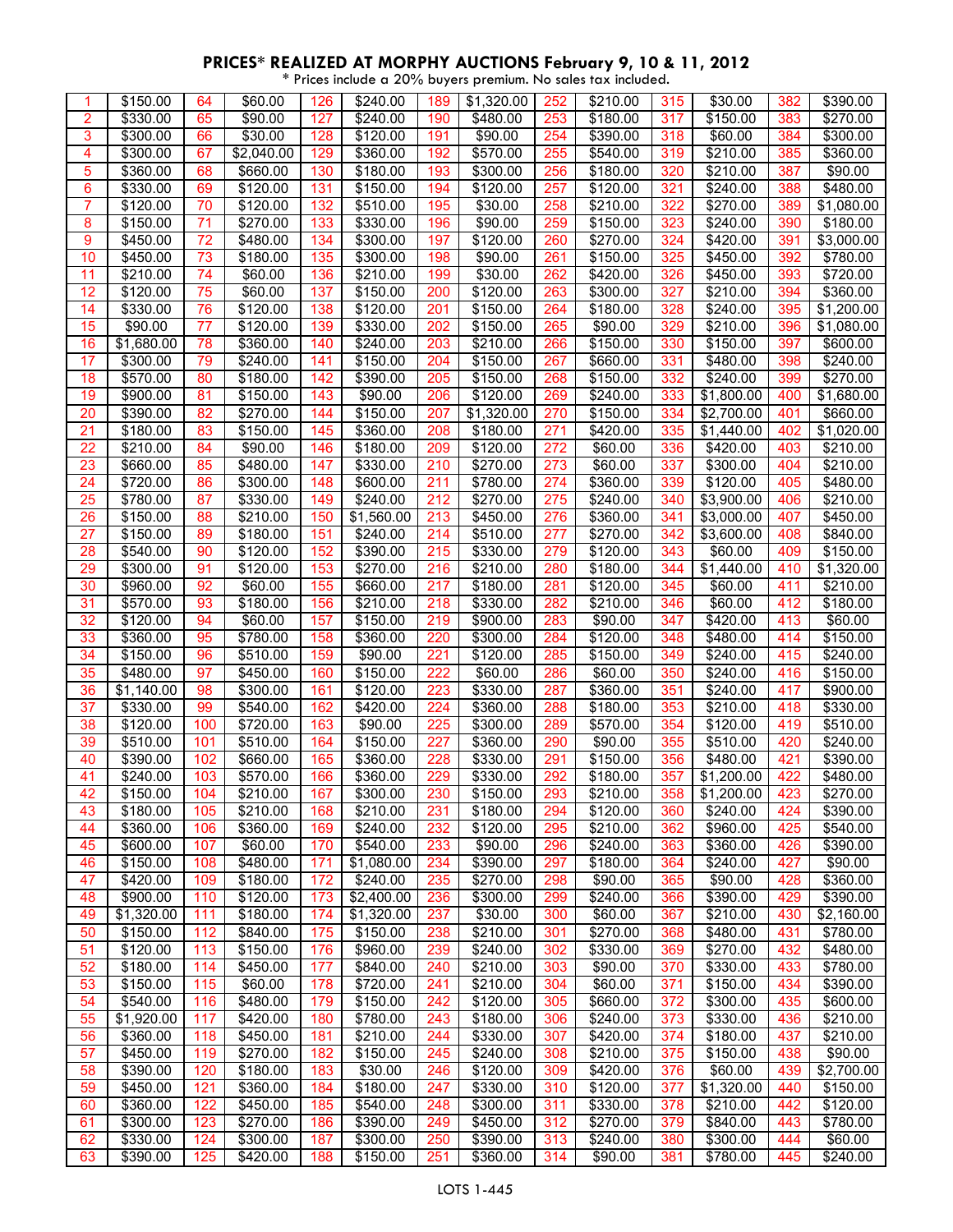| 447 | \$60.00             | 513 | \$90.00    | 577 | \$60.00              | 640 | \$210.00            | 758        | \$180.00   | 821 | \$510.00   | 883 | \$180.00   |
|-----|---------------------|-----|------------|-----|----------------------|-----|---------------------|------------|------------|-----|------------|-----|------------|
| 448 | \$720.00            | 514 | \$150.00   | 578 | \$30.00              | 641 | \$180.00            | 759        | \$330.00   | 822 | \$60.00    | 884 | \$360.00   |
| 449 | \$720.00            | 515 | \$150.00   | 579 | \$150.00             | 642 | \$270.00            | 760        | \$600.00   | 823 | \$180.00   | 885 | \$570.00   |
| 450 | \$120.00            | 516 | \$180.00   | 580 | \$240.00             | 643 | \$300.00            | 761        | \$150.00   | 824 | \$210.00   | 886 | \$600.00   |
| 451 | \$330.00            | 517 | \$120.00   | 581 | \$240.00             | 700 | \$120.00            | 762        | \$330.00   | 825 | \$270.00   | 887 | \$270.00   |
| 452 | $\frac{1}{3}390.00$ | 518 | \$240.00   | 582 | \$240.00             | 701 | \$90.00             | 763        | \$330.00   | 826 | \$300.00   | 888 | \$270.00   |
| 453 | \$240.00            | 519 | \$90.00    | 583 | \$240.00             | 702 | \$60.00             | 764        | \$270.00   | 827 | \$180.00   | 889 | \$90.00    |
| 454 | \$270.00            | 520 | \$270.00   | 584 | \$240.00             | 703 | \$120.00            | 765        | \$360.00   | 828 | \$60.00    | 890 | \$210.00   |
| 455 | \$180.00            | 521 | \$1,080.00 | 585 | \$90.00              | 704 | \$330.00            | 766        | \$1,560.00 | 829 | \$90.00    | 891 | \$270.00   |
| 456 | \$180.00            | 522 | \$90.00    | 586 | \$270.00             | 705 | \$120.00            | 767        | \$450.00   | 830 | \$120.00   | 892 | \$510.00   |
| 457 | \$360.00            | 523 | \$60.00    | 587 | \$780.00             | 706 | \$240.00            | 768        | \$840.00   | 831 | \$90.00    | 893 | \$360.00   |
| 458 | \$150.00            | 524 | \$120.00   | 588 | \$60.00              | 707 | \$450.00            | 769        | \$360.00   | 832 | \$180.00   | 894 | \$150.00   |
| 459 | \$180.00            | 525 | \$2,400.00 | 589 | \$60.00              | 708 | \$180.00            |            | \$360.00   | 833 | \$180.00   | 895 | \$330.00   |
| 460 | \$480.00            | 526 | \$840.00   | 590 | \$120.00             | 709 | \$1,200.00          | 770<br>771 | \$210.00   | 834 | \$60.00    | 896 | \$600.00   |
| 461 | \$480.00            | 527 | \$390.00   | 591 | \$270.00             | 710 | \$270.00            | 772        | \$210.00   | 835 | \$60.00    | 897 | \$1,140.00 |
| 462 | \$30.00             | 528 | \$120.00   | 592 | \$510.00             | 711 | \$420.00            | 773        | \$240.00   | 836 | \$390.00   | 898 | \$450.00   |
| 463 | \$60.00             | 529 | \$450.00   | 593 | \$540.00             | 712 | \$1,440.00          | 774        | \$540.00   | 837 | \$60.00    | 899 | \$420.00   |
|     | \$60.00             |     |            |     |                      |     |                     |            |            |     |            |     |            |
| 464 |                     | 530 | \$420.00   | 594 | \$330.00             | 713 | \$30.00             | 776        | \$480.00   | 838 | \$150.00   | 900 | \$240.00   |
| 465 | \$60.00             | 531 | \$30.00    | 595 | \$420.00             | 714 | \$150.00            | 777        | \$420.00   | 839 | \$240.00   | 901 | \$420.00   |
| 466 | \$90.00             | 532 | \$3,000.00 | 596 | \$240.00             | 715 | $\sqrt{$210.00}$    | 778        | \$360.00   | 840 | \$180.00   | 902 | \$480.00   |
| 467 | \$210.00            | 533 | \$30.00    | 597 | \$300.00             | 716 | \$60.00             | 779        | \$300.00   | 841 | \$90.00    | 903 | \$510.00   |
| 468 | \$120.00            | 534 | \$300.00   | 598 | \$180.00             | 717 | \$60.00             | 780        | \$270.00   | 842 | \$420.00   | 904 | \$150.00   |
| 470 | \$60.00             | 535 | \$60.00    | 599 | \$450.00             | 718 | \$30.00             | 781        | \$300.00   | 843 | \$360.00   | 905 | \$270.00   |
| 471 | \$90.00             | 536 | \$210.00   | 600 | \$120.00             | 719 | \$180.00            | 782        | \$270.00   | 844 | \$360.00   | 906 | \$300.00   |
| 472 | \$1,440.00          | 537 | \$270.00   | 601 | \$240.00             | 720 | \$240.00            | 783        | \$210.00   | 845 | \$120.00   | 907 | \$120.00   |
| 473 | \$60.00             | 538 | \$180.00   | 602 | \$360.00             | 721 | \$450.00            | 784        | \$540.00   | 846 | \$60.00    | 908 | \$270.00   |
| 474 | \$180.00            | 539 | \$330.00   | 603 | \$390.00             | 722 | \$360.00            | 785        | \$330.00   | 847 | \$660.00   | 909 | \$300.00   |
| 475 | \$180.00            | 540 | \$450.00   | 604 | \$60.00              | 723 | \$210.00            | 786        | \$360.00   | 848 | \$240.00   | 910 | \$210.00   |
| 476 | \$210.00            | 541 | \$210.00   | 605 | \$150.00             | 724 | \$120.00            | 787        | \$270.00   | 849 | \$450.00   | 911 | \$150.00   |
| 477 | \$60.00             | 542 | \$150.00   | 606 | \$210.00             | 725 | \$330.00            | 788        | \$420.00   | 850 | \$210.00   | 912 | \$270.00   |
| 478 | \$480.00            | 543 | \$450.00   | 607 | \$270.00             | 726 | \$240.00            | 789        | \$150.00   | 851 | \$150.00   | 914 | \$240.00   |
| 479 | \$210.00            | 545 | \$60.00    | 608 | \$210.00             | 727 | \$600.00            | 790        | \$240.00   | 852 | \$240.00   | 915 | \$210.00   |
| 480 | \$360.00            | 546 | \$60.00    | 609 | \$180.00             | 728 | \$780.00            | 791        | \$390.00   | 853 | \$660.00   | 916 | \$240.00   |
| 481 | \$360.00            | 547 | \$180.00   | 610 | \$570.00             | 729 | \$450.00            | 792        | \$600.00   | 854 | \$150.00   | 917 | \$480.00   |
| 482 | \$90.00             | 548 | \$270.00   | 612 | \$90.00              | 730 | \$720.00            | 793        | \$390.00   | 855 | \$150.00   | 918 | \$330.00   |
| 484 | \$180.00            | 549 | \$330.00   | 613 | \$60.00              | 731 | \$1,200.00          | 794        | \$360.00   | 856 | \$1,800.00 | 919 | \$210.00   |
| 485 | \$60.00             | 550 | \$150.00   | 614 | \$270.00             | 732 | \$660.00            | 795        | \$330.00   | 857 | \$360.00   | 920 | \$240.00   |
| 486 | \$120.00            | 551 | \$210.00   | 615 | \$210.00             | 733 | \$840.00            | 796        | \$180.00   | 858 | \$2,160.00 | 921 | \$600.00   |
| 487 | \$150.00            | 552 | \$270.00   | 616 | \$330.00             | 734 | \$720.00            | 797        | \$330.00   | 859 | \$600.00   | 922 | \$1,020.00 |
| 488 | \$120.00            | 553 | \$330.00   | 617 | \$180.00             | 735 | \$510.00            | 798        | \$330.00   | 860 | \$270.00   | 923 | \$720.00   |
| 489 | \$180.00            | 554 | \$510.00   | 618 | \$60.00              | 736 | \$660.00            | 799        | \$150.00   | 861 | \$240.00   | 924 | \$60.00    |
| 490 | \$240.00            | 555 | \$420.00   | 619 | \$390.00             | 737 | \$300.00            | 800        | \$210.00   | 862 | \$210.00   | 925 | \$240.00   |
| 491 | \$150.00            | 556 | \$120.00   | 620 | \$360.00             | 738 | \$330.00            | 801        | \$510.00   | 863 | \$210.00   | 926 | \$150.00   |
| 493 | \$210.00            | 557 | \$120.00   | 621 | \$240.00             | 739 | \$210.00            | 802        | \$360.00   | 864 | \$360.00   | 928 | \$60.00    |
| 494 | \$30.00             | 558 | \$60.00    | 622 | \$240.00             | 740 | \$420.00            | 803        | \$360.00   | 865 | \$270.00   | 929 | \$60.00    |
| 495 | \$180.00            | 559 | \$90.00    | 623 | \$120.00             | 741 | \$150.00            | 804        | \$240.00   | 866 | \$540.00   | 930 | \$240.00   |
| 496 | \$240.00            | 560 | \$180.00   | 624 | \$90.00              | 742 | \$300.00            | 805        | \$60.00    | 867 | \$150.00   | 931 | \$300.00   |
| 497 | \$300.00            | 561 | \$720.00   | 625 | \$30.00              | 743 | \$900.00            | 806        | \$90.00    | 868 | \$450.00   | 932 | \$180.00   |
| 498 | \$120.00            | 562 | \$120.00   | 626 | \$1,020.00           | 744 | \$450.00            | 807        | \$300.00   | 869 | \$720.00   | 933 | \$390.00   |
| 499 | \$330.00            | 563 | \$180.00   | 627 | \$1,920.00           | 745 | \$270.00            | 808        | \$150.00   | 870 | \$660.00   | 934 | \$390.00   |
| 500 | \$330.00            | 564 | \$180.00   | 628 | \$120.00             | 746 | \$960.00            | 809        | \$240.00   | 871 | \$510.00   | 935 | \$360.00   |
| 501 | \$390.00            | 565 | \$60.00    | 629 | \$120.00             | 747 | \$360.00            | 810        | \$150.00   | 872 | \$570.00   | 936 | \$480.00   |
| 502 | \$210.00            | 566 | \$120.00   | 630 | \$300.00             | 748 | \$660.00            | 811        | \$60.00    | 873 | \$450.00   | 937 | \$180.00   |
| 503 | \$60.00             | 567 | \$120.00   | 631 | \$150.00             | 749 | $\frac{1}{6}600.00$ | 812        | \$150.00   | 874 | \$270.00   | 938 | \$480.00   |
| 504 | \$390.00            | 568 | \$300.00   | 632 | \$420.00             | 750 | \$390.00            | 813        | \$90.00    | 875 | \$360.00   | 939 | \$180.00   |
| 505 | \$270.00            | 569 | \$330.00   | 633 | \$300.00             | 751 | \$450.00            | 814        | \$120.00   | 876 | \$330.00   | 940 | \$180.00   |
| 506 | \$90.00             | 570 | \$150.00   | 634 | $\overline{$}120.00$ | 752 | \$210.00            | 815        | \$180.00   | 877 | \$480.00   | 941 | \$30.00    |
| 507 | \$510.00            | 571 | \$120.00   | 635 | \$120.00             | 753 | \$210.00            | 816        | \$150.00   | 878 | \$600.00   | 942 | \$240.00   |
| 508 | \$120.00            | 572 | \$90.00    | 636 | \$150.00             | 754 | \$480.00            | 817        | \$90.00    | 879 | \$420.00   | 943 | \$150.00   |
| 510 | \$600.00            | 574 | \$120.00   | 637 | \$90.00              | 755 | \$270.00            | 818        | \$180.00   | 880 | \$360.00   | 944 | \$90.00    |
| 511 | \$300.00            | 575 | \$180.00   | 638 | \$240.00             | 756 | \$210.00            | 819        | \$360.00   | 881 | \$210.00   | 945 | \$150.00   |
| 512 | \$600.00            | 576 | \$150.00   | 639 | \$120.00             | 757 | \$330.00            | 820        | \$180.00   | 882 | \$90.00    | 946 | \$240.00   |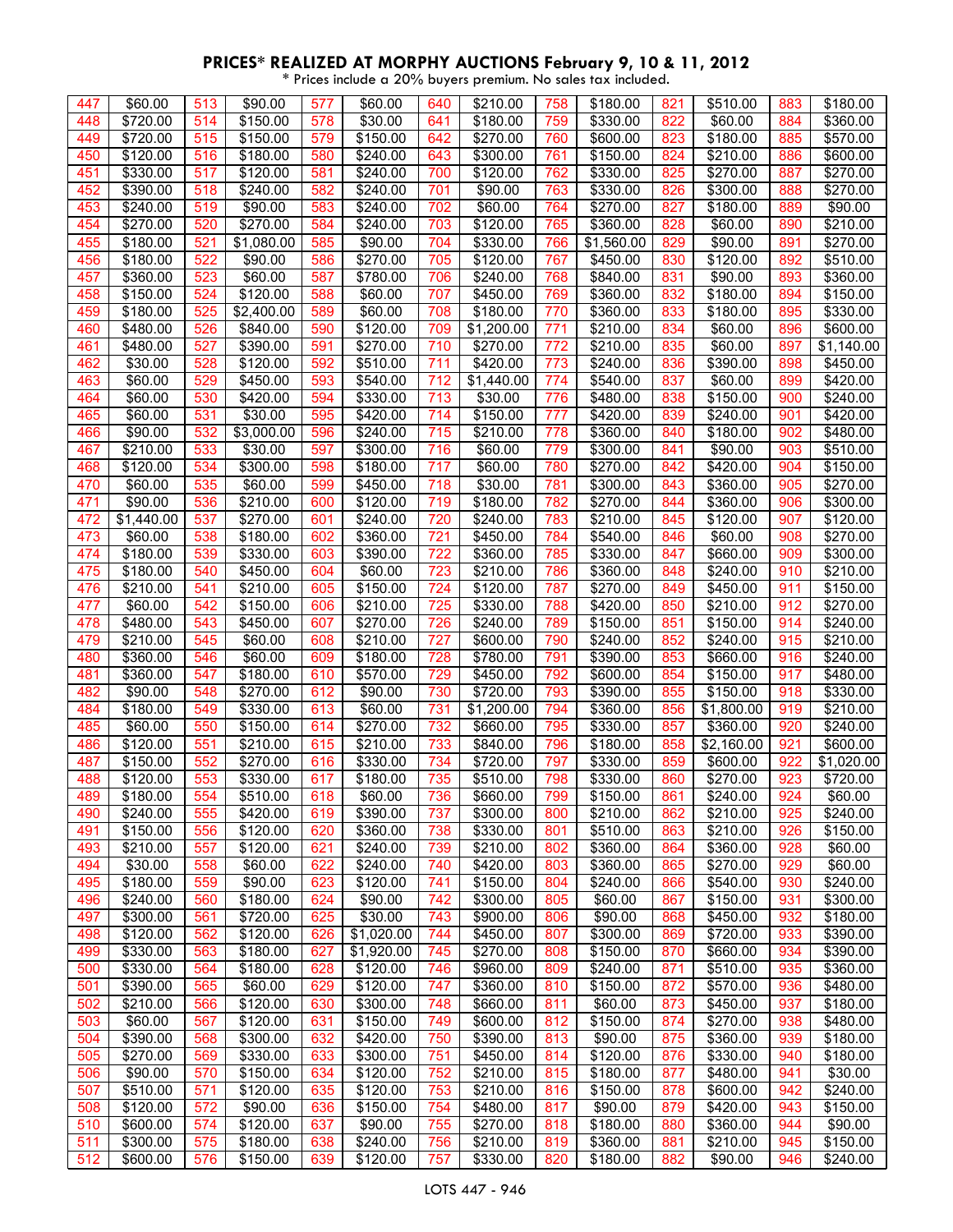| 947  | \$90.00         | 1013 | \$210.00                | 1077 | \$150.00             | 1140 | \$330.00             | 1203  | \$300.00             | 1265 | \$30.00              | 1336 | \$270.00         |
|------|-----------------|------|-------------------------|------|----------------------|------|----------------------|-------|----------------------|------|----------------------|------|------------------|
| 948  | \$120.00        | 1014 | \$450.00                | 1078 | \$180.00             | 1141 | \$90.00              | 1204  | \$360.00             | 1266 | \$510.00             | 1337 | \$540.00         |
| 950  | \$60.00         | 1015 | \$90.00                 | 1079 | \$90.00              | 1142 | \$150.00             | 1205  | \$900.00             | 1267 | \$150.00             | 1338 | $\sqrt{3}450.00$ |
| 951  | \$60.00         | 1016 | \$90.00                 | 1080 | \$420.00             | 1143 | \$210.00             | 1206  | \$420.00             | 1270 | \$30.00              | 1339 | \$240.00         |
| 952  | \$240.00        | 1017 | \$180.00                | 1081 | \$240.00             | 1144 | $\overline{$}180.00$ | 1207  | \$330.00             | 1271 | \$570.00             | 1340 | \$180.00         |
| 953  | \$30.00         | 1018 | \$30.00                 | 1082 | \$480.00             | 1145 | $\overline{$}180.00$ | 1208  | \$360.00             | 1272 | \$90.00              | 1341 | \$240.00         |
| 954  | \$30.00         | 1019 | \$210.00                | 1083 | \$360.00             | 1146 | \$120.00             | 1209  | \$240.00             | 1273 | \$150.00             | 1342 | \$270.00         |
| 955  | \$240.00        | 1020 | \$210.00                | 1084 | \$390.00             | 1147 | \$390.00             | 1210  | \$240.00             | 1275 | \$120.00             | 1344 | \$240.00         |
|      |                 |      |                         |      |                      |      |                      |       |                      |      |                      |      |                  |
| 956  | \$330.00        | 1021 | \$180.00                | 1085 | \$210.00             | 1148 | \$570.00             | 1211  | \$270.00             | 1276 | \$240.00             | 1345 | \$210.00         |
| 957  | \$360.00        | 1022 | \$30.00                 | 1086 | \$150.00             | 1149 | \$420.00             | 1212  | \$360.00             | 1277 | \$240.00             | 1346 | \$240.00         |
| 959  | \$30.00         | 1023 | \$330.00                | 1087 | \$330.00             | 1150 | \$150.00             | 1213  | $\overline{$}270.00$ | 1278 | $\overline{$}210.00$ | 1348 | \$3,300.00       |
| 960  | \$60.00         | 1024 | \$150.00                | 1088 | $\overline{$}180.00$ | 1151 | \$390.00             | 1214  | \$900.00             | 1279 | \$570.00             | 1349 | \$450.00         |
| 962  | \$360.00        | 1025 | \$60.00                 | 1089 | \$360.00             | 1152 | \$270.00             | 1215  | \$570.00             | 1280 | \$360.00             | 1351 | \$240.00         |
| 963  | \$60.00         | 1026 | \$300.00                | 1090 | \$210.00             | 1153 | \$90.00              | 1216  | \$210.00             | 1281 | \$2,280.00           | 1400 | \$240.00         |
| 964  | \$60.00         | 1027 | \$270.00                | 1092 | \$270.00             | 1154 | \$420.00             | 1217  | \$540.00             | 1282 | \$60.00              | 1401 | \$480.00         |
| 965  | \$60.00         | 1028 | \$240.00                | 1093 | \$120.00             | 1155 | \$330.00             | 1218  | \$240.00             | 1283 | \$90.00              | 1402 | \$30.00          |
| 966  | \$30.00         | 1029 | \$60.00                 | 1094 | \$300.00             | 1156 | \$390.00             | 1219  | \$450.00             | 1284 | \$150.00             | 1403 | \$180.00         |
| 967  | \$330.00        | 1030 | \$270.00                | 1095 | \$840.00             | 1157 | \$600.00             | 1220  | \$390.00             | 1285 | \$210.00             | 1404 | \$210.00         |
| 968  | \$330.00        | 1031 | \$1,440.00              | 1096 | \$330.00             | 1158 | \$360.00             | 1221  | \$330.00             | 1286 | \$150.00             | 1405 | \$90.00          |
| 969  | \$150.00        | 1032 | \$270.00                | 1097 | \$150.00             | 1159 | \$540.00             | 1222  | \$600.00             | 1287 | \$450.00             | 1406 | \$60.00          |
| 970  | \$270.00        | 1034 | \$330.00                | 1098 | \$240.00             | 1160 | \$330.00             | 1224  | \$210.00             | 1288 | \$720.00             | 1407 | \$390.00         |
| 971  | \$180.00        | 1035 | \$180.00                | 1099 | \$150.00             | 1161 | \$300.00             | 1225  | \$720.00             | 1289 | \$210.00             | 1408 | \$120.00         |
| 972  | \$30.00         | 1036 | \$270.00                | 1100 | \$270.00             | 1162 | \$300.00             | 1226  | \$720.00             | 1290 | \$420.00             | 1409 | \$120.00         |
| 973  | \$60.00         | 1037 | \$120.00                | 1101 | \$270.00             | 1163 | \$600.00             | 1227  | \$540.00             | 1291 | \$10,800.00          | 1410 | \$30.00          |
|      |                 |      |                         |      |                      |      |                      |       |                      |      |                      |      |                  |
| 974  | \$90.00         | 1039 | \$330.00                | 1102 | \$1,020.00           | 1164 | \$330.00             | 1228  | \$570.00             | 1292 | \$120.00             | 1411 | \$30.00          |
| 975  | \$60.00         | 1040 | \$1,020.00              | 1103 | \$150.00             | 1165 | \$300.00             | 1229  | \$330.00             | 1293 | $\sqrt{$270.00}$     | 1412 | \$240.00         |
| 976  | \$30.00         | 1041 | \$1,140.00              | 1104 | \$180.00             | 1166 | \$360.00             | 1230  | \$900.00             | 1294 | \$330.00             | 1413 | \$780.00         |
| 978  | \$30.00         | 1042 | \$210.00                | 1105 | \$330.00             | 1167 | \$360.00             | 1231  | \$120.00             | 1295 | \$60.00              | 1414 | \$450.00         |
| 979  | \$330.00        | 1043 | \$660.00                | 1106 | \$270.00             | 1168 | \$660.00             | 1232  | \$270.00             | 1296 | \$270.00             | 1415 | \$270.00         |
| 980  | \$240.00        | 1044 | \$960.00                | 1107 | \$270.00             | 1169 | \$180.00             | 1233  | \$240.00             | 1297 | \$300.00             | 1417 | \$450.00         |
| 981  | \$570.00        | 1045 | \$90.00                 | 1108 | \$360.00             | 1170 | \$180.00             | 1234  | \$300.00             | 1298 | \$180.00             | 1418 | \$210.00         |
| 982  | $\sqrt{240.00}$ | 1046 | \$270.00                | 1109 | \$150.00             | 1171 | \$240.00             | 1235  | \$360.00             | 1299 | \$150.00             | 1419 | \$120.00         |
| 983  | \$300.00        | 1047 | \$330.00                | 1110 | \$480.00             | 1172 | \$780.00             | 1236  | \$540.00             | 1300 | \$330.00             | 1420 | \$150.00         |
| 984  | \$270.00        | 1048 | \$300.00                | 1111 | \$180.00             | 1173 | \$210.00             | 1237  | \$1,200.00           | 1301 | \$240.00             | 1421 | \$90.00          |
| 985  | \$1,020.00      | 1049 | $\overline{$15,600.00}$ | 1112 | \$240.00             | 1174 | \$960.00             | 1238  | \$450.00             | 1302 | $\sqrt{$240.00}$     | 1422 | \$90.00          |
| 986  | \$450.00        | 1050 | \$1,440.00              | 1113 | \$180.00             | 1175 | \$480.00             | 1239  | \$570.00             | 1303 | \$330.00             | 1423 | \$60.00          |
| 987  | \$60.00         | 1051 | \$660.00                | 1114 | \$330.00             | 1177 | \$480.00             | 1240  | \$180.00             | 1304 | \$240.00             | 1424 | \$330.00         |
| 988  | \$420.00        | 1052 | \$270.00                | 1115 | \$720.00             | 1178 | \$1,020.00           | 1241  | \$210.00             | 1305 | $\sqrt{$270.00}$     | 1425 | \$900.00         |
| 989  | \$390.00        | 1053 | \$150.00                | 1116 | \$540.00             | 1179 | \$390.00             | 1242  | \$510.00             | 1306 | \$720.00             | 1426 | \$120.00         |
| 990  | \$330.00        | 1054 | \$390.00                | 1117 | \$150.00             | 1180 | \$270.00             | 1243  | \$390.00             | 1307 | \$450.00             | 1427 | \$120.00         |
| 991  | \$270.00        | 1055 | \$450.00                | 1118 | \$270.00             | 1181 | \$150.00             | 1244  | \$1,440.00           | 1309 | \$240.00             | 1428 | \$120.00         |
| 992  | \$300.00        | 1056 | \$570.00                | 1119 | \$570.00             | 1182 | \$120.00             | 1245  | \$390.00             | 1310 | \$300.00             | 1430 | \$360.00         |
| 993  | \$420.00        | 1057 | \$570.00                | 1120 | \$150.00             | 1183 | \$210.00             | 1246  | \$420.00             | 1311 | \$240.00             | 1431 | \$240.00         |
|      |                 |      |                         |      |                      |      |                      |       |                      |      |                      |      |                  |
| 994  | \$510.00        | 1058 | \$150.00                | 1121 | \$270.00             | 1184 | \$240.00             | 1247  | \$510.00             | 1313 | \$150.00             | 1432 | \$600.00         |
| 995  | \$360.00        | 1059 | \$270.00                | 1122 | \$450.00             | 1185 | \$270.00             | 1248  | \$2,280.00           | 1314 | \$300.00             | 1433 | \$270.00         |
| 996  | \$270.00        | 1060 | \$510.00                | 1123 | \$420.00             | 1186 | \$120.00             | 1249  | \$210.00             | 1316 | \$1,020.00           | 1434 | \$660.00         |
| 997  | \$360.00        | 1061 | \$330.00                | 1124 | \$330.00             | 1187 | \$300.00             | 1250  | \$270.00             | 1317 | \$390.00             | 1435 | \$60.00          |
| 998  | \$240.00        | 1062 | \$270.00                | 1125 | \$390.00             | 1188 | \$180.00             | 1251  | \$240.00             | 1318 | \$180.00             | 1436 | \$90.00          |
| 999  | \$540.00        | 1063 | \$270.00                | 1126 | \$300.00             | 1189 | \$210.00             | 1252  | \$270.00             | 1319 | \$150.00             | 1437 | \$120.00         |
| 1000 | \$480.00        | 1064 | \$210.00                | 1127 | \$150.00             | 1190 | \$330.00             | 1253  | \$360.00             | 1320 | \$780.00             | 1438 | \$90.00          |
| 1001 | \$90.00         | 1065 | \$480.00                | 1128 | \$240.00             | 1191 | \$150.00             | 1254  | \$360.00             | 1321 | \$240.00             | 1439 | \$30.00          |
| 1002 | \$90.00         | 1066 | \$300.00                | 1129 | \$270.00             | 1192 | \$120.00             | 1255  | \$180.00             | 1323 | \$210.00             | 1440 | \$180.00         |
| 1003 | \$240.00        | 1067 | \$30.00                 | 1130 | \$450.00             | 1193 | \$150.00             | 1256  | \$330.00             | 1324 | \$390.00             | 1442 | \$270.00         |
| 1004 | \$450.00        | 1068 | \$420.00                | 1131 | \$720.00             | 1194 | \$900.00             | 1257  | \$3,000.00           | 1325 | \$270.00             | 1443 | \$90.00          |
| 1005 | \$510.00        | 1069 | \$300.00                | 1132 | \$270.00             | 1195 | \$240.00             | 1257A | \$210.00             | 1326 | \$540.00             | 1445 | \$150.00         |
| 1006 | \$390.00        | 1070 | \$330.00                | 1133 | \$120.00             | 1196 | \$420.00             | 1258  | \$90.00              | 1328 | \$360.00             | 1446 | \$180.00         |
| 1007 | \$6,600.00      | 1071 | \$450.00                | 1134 | \$360.00             | 1197 | \$180.00             | 1259  | \$120.00             | 1330 | \$210.00             | 1447 | \$30.00          |
| 1008 | \$150.00        | 1072 | \$480.00                | 1135 | \$330.00             | 1198 | \$600.00             | 1260  | \$210.00             | 1331 | \$300.00             | 1448 | \$450.00         |
| 1009 | \$120.00        | 1073 | \$570.00                | 1136 | \$540.00             | 1199 | \$300.00             | 1261  | \$30.00              | 1332 | \$240.00             | 1449 | \$390.00         |
| 1010 | \$510.00        | 1074 | \$570.00                | 1137 | \$120.00             | 1200 | \$390.00             | 1262  | \$180.00             | 1333 | \$720.00             | 1450 | \$90.00          |
|      |                 |      |                         | 1138 |                      | 1201 |                      |       |                      |      |                      |      |                  |
| 1011 | \$180.00        | 1075 | \$480.00                |      | \$660.00             |      | \$510.00             | 1263  | \$60.00              | 1334 | \$600.00             | 1451 | \$780.00         |
| 1012 | \$420.00        | 1076 | \$300.00                | 1139 | \$150.00             | 1202 | \$840.00             | 1264  | \$1,140.00           | 1335 | \$960.00             | 1452 | \$900.00         |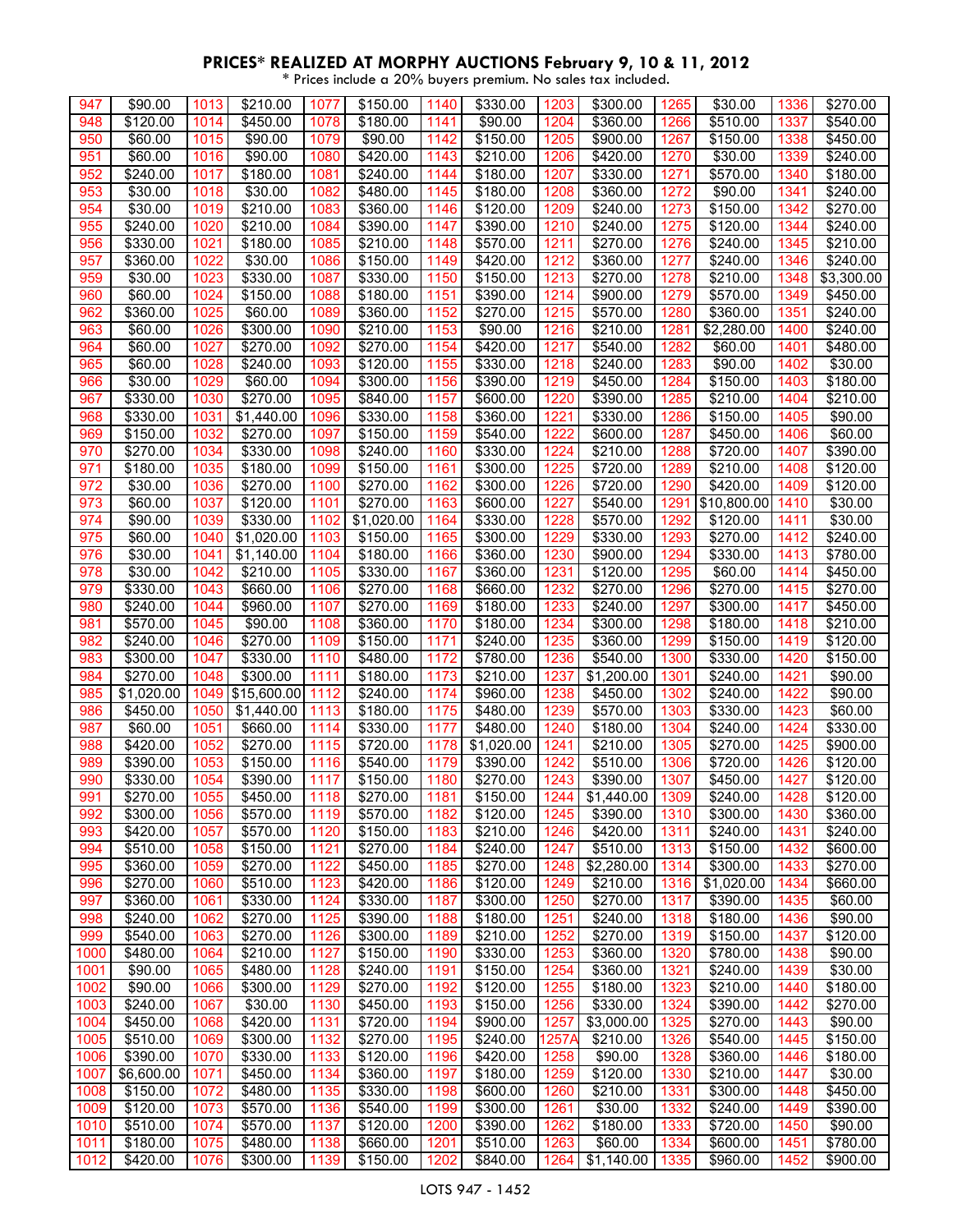| 1453 | \$300.00                | 1515 | \$660.00   | 1578 | \$180.00   | 1640 | \$180.00         | 1702 | \$600.00   | 1765 | \$120.00   | 1828 | \$1,440.00       |
|------|-------------------------|------|------------|------|------------|------|------------------|------|------------|------|------------|------|------------------|
| 1454 | \$210.00                | 1516 | \$4,500.00 | 1579 | \$330.00   | 1641 | \$270.00         | 1703 | \$210.00   | 1766 | \$900.00   | 1829 | \$150.00         |
| 1455 | \$30.00                 | 1517 | \$4,200.00 | 1580 | \$480.00   | 1642 | \$330.00         | 1704 | \$270.00   | 1767 | \$210.00   | 1830 | \$90.00          |
| 1456 | \$270.00                | 1518 | \$900.00   | 1581 | \$210.00   | 1643 | \$420.00         | 1705 | \$1,800.00 | 1768 | \$1,080.00 | 1831 | \$150.00         |
| 1457 | \$180.00                | 1519 | \$7,200.00 | 1582 | \$570.00   | 1644 | \$300.00         | 1706 | \$420.00   | 1769 | \$270.00   | 1832 | \$120.00         |
| 1458 | \$1,140.00              | 1520 | \$6,600.00 | 1583 | \$1,200.00 | 1645 | $\sqrt{$720.00}$ | 1707 | \$2,700.00 | 1770 | \$210.00   | 1833 | \$420.00         |
| 1459 | \$840.00                | 1521 | \$8,400.00 | 1584 | \$7,200.00 | 1646 | \$270.00         | 1709 | \$2,160.00 | 1771 | \$210.00   | 1834 | \$390.00         |
| 1460 | \$660.00                | 1522 | \$960.00   | 1585 | \$4,500.00 | 1647 | \$390.00         | 1710 | \$2,700.00 | 1772 | \$90.00    | 1835 | \$210.00         |
| 1461 | \$180.00                | 1523 | \$1,020.00 | 1586 | \$840.00   | 1648 | \$90.00          | 1711 | \$4,800.00 | 1773 | \$60.00    | 1836 | \$240.00         |
| 1462 | \$150.00                | 1524 | \$600.00   | 1587 | \$1,800.00 | 1649 | \$240.00         | 1712 | \$8,400.00 | 1774 | \$1,020.00 | 1837 | \$360.00         |
| 1463 | \$90.00                 | 1525 | \$780.00   | 1588 | \$300.00   | 1650 | \$330.00         | 1713 | \$330.00   | 1775 | \$360.00   | 1838 | \$150.00         |
| 1464 | \$300.00                | 1526 | \$1,140.00 | 1589 | \$2,040.00 | 1651 | \$270.00         | 1714 | \$120.00   | 1776 | \$60.00    | 1839 | \$780.00         |
| 1465 | \$120.00                | 1527 | \$390.00   | 1590 | \$90.00    | 1652 | \$420.00         | 1715 | \$180.00   | 1777 | \$60.00    | 1840 | \$270.00         |
| 1466 | \$210.00                | 1528 | \$1,440.00 | 1591 | \$180.00   | 1653 | \$150.00         | 1716 | \$180.00   | 1778 | \$330.00   | 1841 | \$960.00         |
| 1467 | \$150.00                | 1529 | \$450.00   | 1592 | \$300.00   | 1654 | \$900.00         | 1717 | \$180.00   | 1779 | \$360.00   | 1842 | \$780.00         |
| 1468 | \$180.00                | 1530 | \$360.00   | 1593 | \$240.00   | 1655 | \$240.00         | 1718 | \$180.00   | 1780 | \$180.00   | 1844 | \$960.00         |
| 1469 | \$60.00                 | 1531 | \$240.00   | 1594 | \$390.00   | 1656 | \$60.00          | 1719 | \$180.00   | 1781 | \$90.00    | 1847 | \$570.00         |
| 1470 | \$150.00                | 1532 | \$330.00   | 1595 | \$3,900.00 | 1657 | \$450.00         | 1720 | \$210.00   | 1782 | \$540.00   | 1848 | \$900.00         |
| 1471 | \$120.00                | 1533 | \$1,200.00 | 1596 | \$3,600.00 | 1658 | \$210.00         | 1721 | \$90.00    | 1783 | \$840.00   | 1851 | \$540.00         |
| 1472 | \$180.00                | 1534 | \$210.00   | 1597 | \$2,700.00 | 1659 | \$300.00         | 1722 | \$240.00   | 1784 | \$360.00   | 1852 | \$30.00          |
| 1473 | \$600.00                | 1535 | \$420.00   | 1598 | \$210.00   | 1660 | \$360.00         | 1723 | \$390.00   | 1785 | \$270.00   | 1853 | \$2,400.00       |
| 1474 | \$210.00                | 1536 | \$270.00   | 1599 | \$450.00   | 1661 | \$660.00         | 1724 | \$330.00   | 1786 | \$390.00   | 1854 | \$1,440.00       |
| 1475 | \$660.00                | 1538 | \$300.00   | 1600 | \$420.00   | 1662 | \$150.00         | 1725 | \$300.00   | 1787 | \$210.00   | 1855 | \$330.00         |
| 1476 | \$600.00                | 1539 | \$600.00   | 1601 | \$360.00   | 1663 | \$300.00         | 1726 | \$30.00    | 1788 | \$210.00   | 1856 | \$240.00         |
| 1477 | \$570.00                | 1540 | \$600.00   | 1602 | \$120.00   | 1664 | \$270.00         | 1727 | \$1,320.00 | 1789 | \$600.00   | 1857 | \$120.00         |
| 1478 | \$240.00                | 1541 | \$600.00   | 1603 | \$900.00   | 1665 | \$300.00         | 1728 | \$510.00   | 1790 | \$180.00   | 1858 | \$840.00         |
| 1479 | \$270.00                | 1542 | \$420.00   | 1604 | \$1,320.00 | 1666 | $\sqrt{$270.00}$ | 1729 | \$1,440.00 | 1791 | \$330.00   | 1859 | \$330.00         |
| 1480 | \$390.00                | 1543 | \$1,140.00 | 1605 | \$150.00   | 1667 | \$330.00         | 1730 | \$210.00   | 1792 | \$270.00   | 1860 | \$270.00         |
| 1481 | \$510.00                | 1544 | \$480.00   | 1606 | \$360.00   | 1668 | \$270.00         | 1731 | \$330.00   | 1793 | \$120.00   | 1861 | $\sqrt{3}180.00$ |
| 1482 | \$120.00                | 1545 | \$360.00   | 1607 | \$390.00   | 1669 | \$120.00         | 1732 | \$240.00   | 1794 | \$60.00    | 1862 | \$330.00         |
| 1483 | \$270.00                | 1546 | \$480.00   | 1608 | \$510.00   | 1670 | \$540.00         | 1733 | \$720.00   | 1795 | \$120.00   | 1863 | \$510.00         |
| 1484 | \$90.00                 | 1547 | \$330.00   | 1609 | \$270.00   | 1671 | \$120.00         | 1734 | \$1,920.00 | 1796 | \$120.00   | 1864 | \$210.00         |
| 1485 | \$120.00                | 1548 | \$180.00   | 1610 | \$360.00   | 1672 | \$360.00         | 1735 | \$2,700.00 | 1797 | \$210.00   | 1865 | \$270.00         |
| 1486 | \$90.00                 | 1549 | \$420.00   | 1611 | \$660.00   | 1673 | \$270.00         | 1736 | \$2,700.00 | 1798 | \$450.00   | 1866 | \$240.00         |
| 1487 | \$300.00                | 1550 | \$360.00   | 1612 | \$210.00   | 1674 | \$390.00         | 1737 | \$3,000.00 | 1799 | \$150.00   | 1867 | \$360.00         |
| 1488 | \$120.00                | 1551 | \$330.00   | 1613 | \$300.00   | 1675 | \$660.00         | 1738 | \$450.00   | 1800 | \$360.00   | 1868 | \$360.00         |
| 1489 | \$150.00                | 1552 | \$3,600.00 | 1614 | \$330.00   | 1676 | \$510.00         | 1739 | \$300.00   | 1801 | \$240.00   | 1869 | \$390.00         |
| 1490 | \$90.00                 | 1553 | \$3,300.00 | 1615 | \$300.00   | 1677 | \$300.00         | 1740 | \$600.00   | 1802 | \$510.00   | 1870 | \$210.00         |
| 1491 | \$780.00                | 1554 | \$600.00   | 1616 | \$300.00   | 1678 | \$60.00          | 1741 | \$1,080.00 | 1803 | \$210.00   | 1871 | \$300.00         |
| 1492 | \$960.00                | 1555 | \$1,920.00 | 1617 | \$240.00   | 1679 | \$420.00         | 1742 | \$4,500.00 | 1804 | \$900.00   | 1872 | \$600.00         |
| 1493 | \$270.00                | 1556 | \$570.00   | 1618 | \$300.00   | 1680 | \$360.00         | 1743 | \$450.00   | 1805 | \$1,140.00 | 1873 | \$720.00         |
| 1494 | \$360.00                | 1557 | \$1,440.00 | 1619 | \$300.00   | 1681 | \$330.00         | 1744 | \$240.00   | 1806 | \$270.00   | 1874 | \$480.00         |
| 1495 | \$120.00                | 1558 | \$2,160.00 | 1620 | \$210.00   | 1682 | \$570.00         | 1745 | \$240.00   | 1807 | \$1,560.00 | 1875 | \$900.00         |
| 1496 | \$570.00                | 1559 | \$1,140.00 | 1621 | \$270.00   | 1683 | \$420.00         | 1746 | \$1,680.00 | 1808 | \$300.00   | 1876 | \$1,200.00       |
| 1497 | \$150.00                | 1560 | \$1,200.00 | 1622 | \$330.00   | 1684 | \$300.00         | 1747 | \$570.00   | 1809 | \$1,440.00 | 1877 | \$3,900.00       |
| 1498 | \$1,080.00              | 1561 | \$4,800.00 | 1623 | \$180.00   | 1685 | \$330.00         | 1748 | \$540.00   | 1810 | \$180.00   | 1878 | \$330.00         |
| 1499 | \$510.00                | 1562 | \$780.00   | 1624 | \$270.00   | 1686 | \$180.00         | 1749 | \$210.00   | 1811 | \$210.00   | 1879 | \$270.00         |
| 1500 | \$1,080.00              | 1563 | \$510.00   | 1625 | \$180.00   | 1687 | \$330.00         | 1750 | \$90.00    | 1812 | \$180.00   | 1880 | \$600.00         |
| 1501 | \$8,400.00              | 1564 | \$720.00   | 1626 | \$390.00   | 1688 | \$360.00         | 1751 | \$150.00   | 1813 | \$390.00   | 1881 | \$360.00         |
| 1502 | \$2,700.00              | 1565 | \$840.00   | 1627 | \$1,080.00 | 1689 | \$360.00         | 1752 | \$240.00   | 1814 | \$720.00   | 1882 | \$360.00         |
| 1503 | \$150.00                | 1566 | \$780.00   | 1628 | \$480.00   | 1690 | \$360.00         | 1753 | \$480.00   | 1815 | \$450.00   | 1883 | \$1,560.00       |
| 1504 | \$9,000.00              | 1567 | \$2,400.00 | 1629 | \$210.00   | 1691 | \$240.00         | 1754 | \$90.00    | 1816 | \$420.00   | 1884 | \$570.00         |
| 1505 | \$6,000.00              | 1568 | \$540.00   | 1630 | \$180.00   | 1692 | \$180.00         | 1755 | \$90.00    | 1817 | \$600.00   | 1885 | \$390.00         |
| 1506 | \$1,800.00              | 1569 | \$840.00   | 1631 | \$1,200.00 | 1693 | \$270.00         | 1756 | \$420.00   | 1818 | \$540.00   | 1886 | \$390.00         |
| 1507 | \$24,000.00             | 1570 | \$1,200.00 | 1632 | \$330.00   | 1694 | \$150.00         | 1757 | \$300.00   | 1819 | \$570.00   | 1887 | \$240.00         |
| 1508 | \$1,320.00              | 1571 | \$300.00   | 1633 | \$330.00   | 1695 | \$240.00         | 1758 | \$720.00   | 1820 | \$330.00   | 1888 | \$300.00         |
| 1509 | \$1,680.00              | 1572 | \$1,320.00 | 1634 | \$240.00   | 1696 | \$330.00         | 1759 | \$540.00   | 1821 | \$1,920.00 | 1889 | \$390.00         |
| 1510 | \$3,300.00              | 1573 | \$1,920.00 | 1635 | \$180.00   | 1697 | \$540.00         | 1760 | \$240.00   | 1822 | \$660.00   | 1892 | \$600.00         |
| 1511 | $\overline{\$1,140.00}$ | 1574 | \$480.00   | 1636 | \$180.00   | 1698 | \$960.00         | 1761 | \$660.00   | 1824 | \$510.00   | 1893 | \$660.00         |
| 1512 | \$960.00                | 1575 | \$3,600.00 | 1637 | \$360.00   | 1699 | \$240.00         | 1762 | \$1,560.00 | 1825 | \$510.00   | 1894 | \$180.00         |
| 1513 | \$1,080.00              | 1576 | \$90.00    | 1638 | \$330.00   | 1700 | \$450.00         | 1763 | \$240.00   | 1826 | \$510.00   | 1895 | \$360.00         |
| 1514 | \$1,680.00              | 1577 | \$450.00   | 1639 | \$180.00   | 1701 | \$510.00         | 1764 | \$210.00   | 1827 | \$1,800.00 | 1896 | \$540.00         |